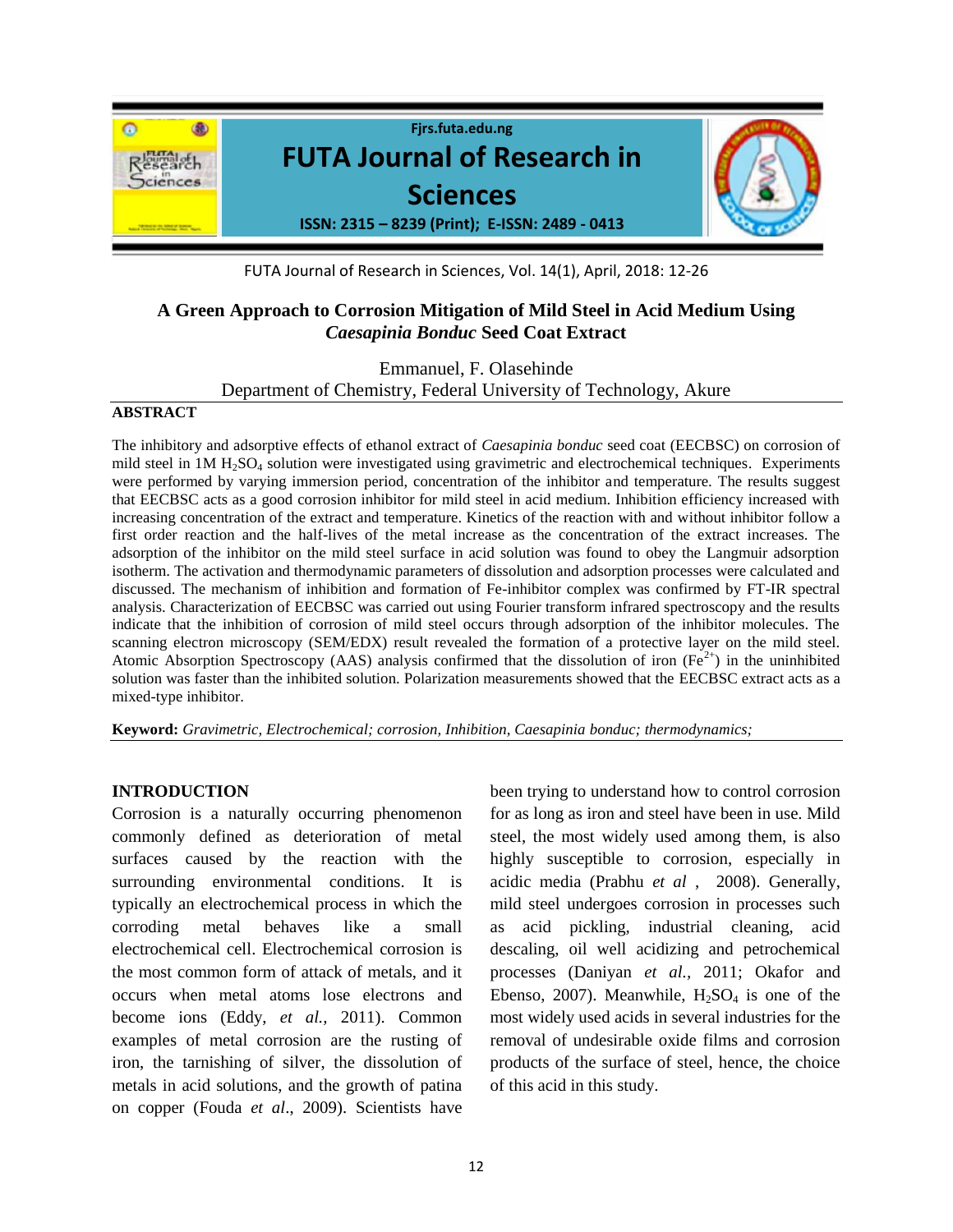Among various methods of reducing the corrosion rate of metals and alloys, the use of inhibitors is one of the most efficient alternatives especially in acidic media due to its advantages of economy, high efficiency and wide applicability. The principle of corrosion inhibition is to prevent the chloride ions from reacting with the steel surface. Thus, corrosion inhibitors are chemical substances which decrease corrosion rate when present in the corrosion system at a suitable concentration without significantly changing the concentration of any other corrosive agent (Daniyan *et al.,* 2011, Obot *et al.,* 2010). Corrosion inhibition of metals may involve either physiosorption or chemisorption of inhibitors onto the metal surface and subsequent interference with either cathodic, or anodic, or both reactions occurring at the adsorption sites (Zhang *et al*., 2012; Awad, 2006). Different types of organic compounds have been widely reported to act as corrosion inhibitors. These compounds contain heteroatoms such as sulphur, phosphorus, nitrogen, or oxygen, and multiple bonds, which act through a process of surface adsorption. The adsorption occurs due to the interaction of the lone pair or  $\pi$ -orbitals of inhibitor molecules with d-orbitals of the metal surface atoms. However, in spite of their high inhibition efficiency and good protection for metals, their toxicity and carcinogenic properties are significant (Ebenso *et al*., 2004). Hence, investigations are focused toward the development of naturally occurring substances as ecofriendly corrosion inhibitors. Due to bio-degradability, ecofriendliness, low cost and easy availability, the extracts of some common plants based chemicals and their by-products have been investigated as inhibitors for metals under different environments (Kliskic *et al*., 2000; Ebenso *et al*., 2004; Abdel-Gaber *et al.,* 2006).

*Caesalpinia bonduc,* commonly known as Gray Nicker nut is a prickly shrub with grey, hard, globular shaped seeds and a smooth shining surface. It is a medicinal plant predominantly distributed in the tropical and subtropical regions

of Africa, Asia and the Caribbean. Previous researchers have shown that the leaves, seeds and roots of the plant contain some hydroxyl organic compounds such as flavonoids, phenols, diterepenoids and steroids (Sivasankari *et al*., 2010.), which makes it suitable to be a potential corrosion inhibitor. However, literature survey revealed that no study has been conducted on the inhibitive properties of EECBSC on mild steel in acidic medium. Therefore, we have investigated the inhibitory and adsorptive effects of EECBSC on mild steel in acidic medium using gravimetric and electrochemical methods.

# **MATERIALS AND METHODS**

## **Mild steel**

Mild steel specimen with the following composition (wt.%): 0.12% C, 0.17% Si, 0.56% Mn, 0.02% P, 0.03% S, 0.11% Ni, 0.08% Cr and bal. Fe were used for weight loss and electrochemical studies. The metal samples were prepared, degreased and cleaned as previously described (Olasehinde *et al.,* 2013, 2015). Weight of the metal samples was taken using Mettler AE 160 analytical balance. Analytical grade reagents were used for the study.

# **Preparation of the extract**

*Caesalpinia bonduc* plant was obtained from Aramoko-Ekiti in Ekiti State, Nigeria. The plant material was dried and seeds were broken so as to separate the kernel and the seed coat. The seed coat was pulverized and sieved through a mesh (850-micron meter sieve). Ethanol extract of the powdered sample was obtained by soaking 500 g of the sample in 2.5 L of ethanol for 4 days at room temperature, after which the mixture was filtered with whatman no.1 filter paper. The filtrate was further subjected to evaporation over a boiling water bath and finally, a deep-brown solid residue was obtained and preserved in a desiccator. The corrosion test solutions were prepared by dissolving specified amount of EECBSC in 1 M  $H_2SO_4$  solution and used for corrosion study.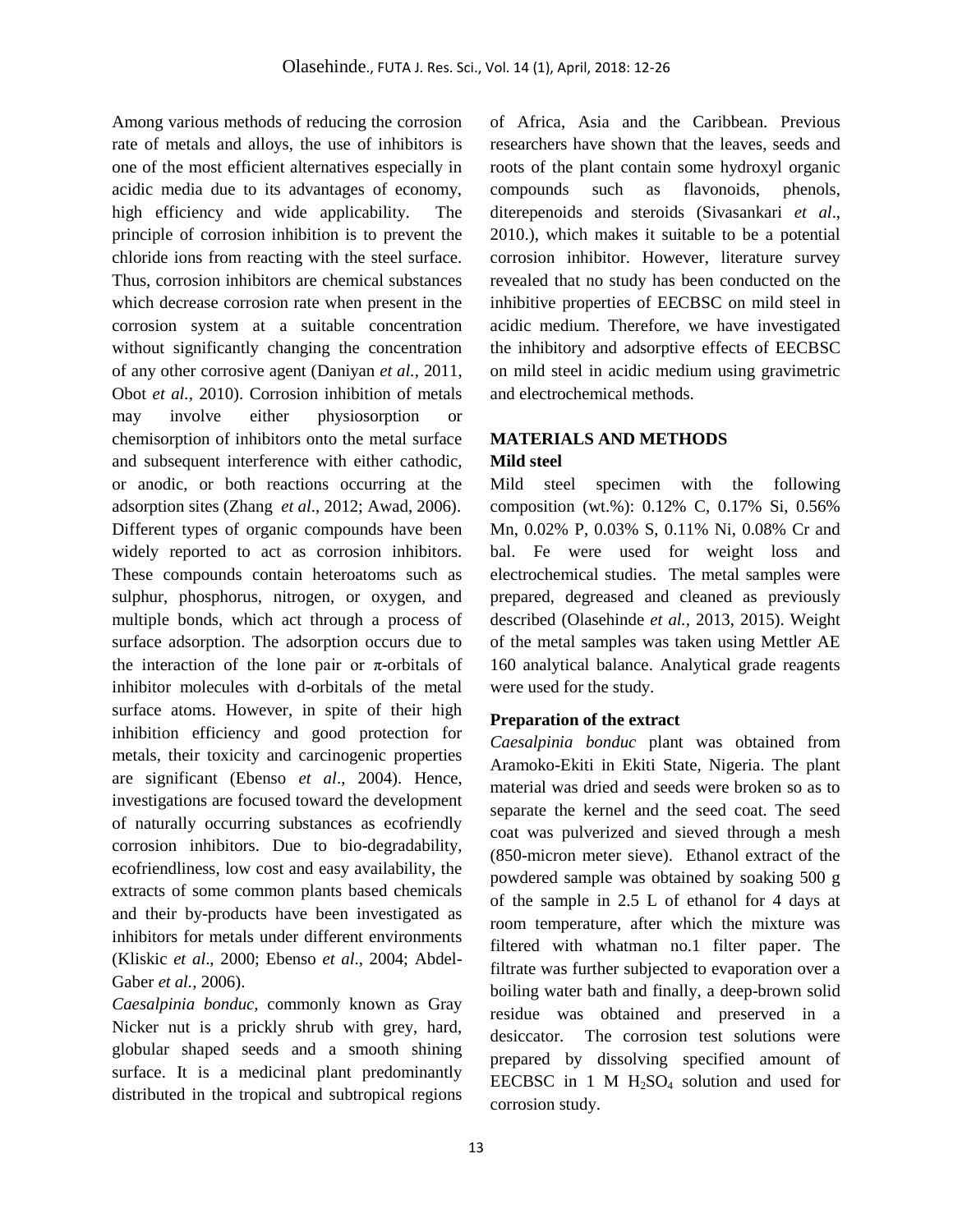#### **Weight loss measurement**

The weight loss method employed in this study has been described elsewhere (Olasehinde *et al.,* 2013, 2015). The mild steel coupons of dimension 17 mm  $\times$  14 mm  $\times$  13 mm were used for the weight loss measurement. The coupons were weighed and completely immersed in 100 mL of  $1M$  H<sub>2</sub>SO<sub>4</sub> with and without the additions of various concentrations of the inhibitor with the aid of glass hooks at different temperatures (303, 313, 323 and 333 K) for 4 hours. The kinetic data was obtained by immersing mild steel in the test solution for five days (24, 48, 72, 96 and 120 h) at room temperature. After the pre-set immersion time, mild steel was withdrawn from the test solution, washed with distilled water, rinsed in acetone, dried and re-weighed accurately. The experiments were carried out in triplicate, and the mean values were reported. The difference in the weight of the mild steel before and after immersion is taken as the weight loss. The corrosion rate  $(C_R)$  of mild steel was determined using the relation:

$$
C_R = \frac{\Delta w}{At} \tag{1}
$$

where ∆w is the weight loss in grammes, A is the cross-sectional area in  $cm<sup>2</sup>$  and t is the exposure time in hours. The inhibition efficiency (I.E) and surface coverage  $(\theta)$  were determined using the following equations:

I. E. 
$$
(\%) = 1 - (\frac{c_{R_2}}{c_{R_1}}) \times 100
$$
 (2)  
 $(\theta) = 1 - (\frac{c_{R_2}}{c_{R_1}})$  (3)

Where  $C_{R1}$  and  $C_{R2}$  are the corrosion rates of the mild steel strip coupons with and without inhibitor, respectively.

## **Electrochemical measurement**

The electrochemical experiments were carried out using AUTOLAB PGSTAT 204N instrument, piloted by Nova software. The experiments were performed using a three-electrode corrosion cell set-up consisting of mild steel as the working

electrode (surface area =  $1 \text{ cm}^2$ ), saturated silver/silver chloride as reference electrode, and platinum rod as counter electrode. The test electrolyte was solution of  $H_2SO_4$  in the presence and absence of the extract. The working electrode was immersed in a test solution for 30 minutes until a stable open circuit potential was attained. The working electrodes were prepared by attaching an insulated copper wire to one face of the sample using an aluminum conducting tape, and cold mounting it in resin. Potentiodynamic polarization measurements were carried out using a scan rate of 1.0 mV/s at a potential initiated at - 250mV to + 250mV with respect to OCP. After each experiment, the electrolyte and the test sample were replaced. The linear Tafel segments of the anodic and cathodic curves were extrapolated to corrosion potential to obtain the corrosion current densities (Icorr) and corrosion potential (Ecorr). Anodic Tafel slope (βa) and cathodic Tafel slopes (βc) were determined from the experimental curve. The  $IE<sub>Icor</sub>(% )$  was calculated using the current densities.

$$
IE_{\text{Icor}}(\%) = \frac{I_{\text{corr}}^{\text{o}} - I_{\text{corr}}}{I_{\text{corr}}^{\text{o}}} \times 100 \tag{4}
$$

#### **Surface Morphology Examination**

The chemical composition of the corrosion product and the formation of a passive layer on the surface of the mild steel in the absence and presence of inhibitor were examined using Scanning Electron Microscope (SEM). The surfaces of the mild steel were viewed under SEM (Nikon Eclipse ME 6000) coupled with EDX detector. The mild steel specimens were immersed in  $1 M H<sub>2</sub>SO<sub>4</sub>$  solution in the absence and presence of EECBSC for 4 h after which, they were removed, washed with distilled water and allowed to dry at room temperature. The chemical composition of the corrosion products was recorded with an EDX detector coupled with the SEM.

### **FT-IR characterization of plant**

The EEBCSC was characterized by Fourier transform infrared (FT-IR) spectroscopy. Finely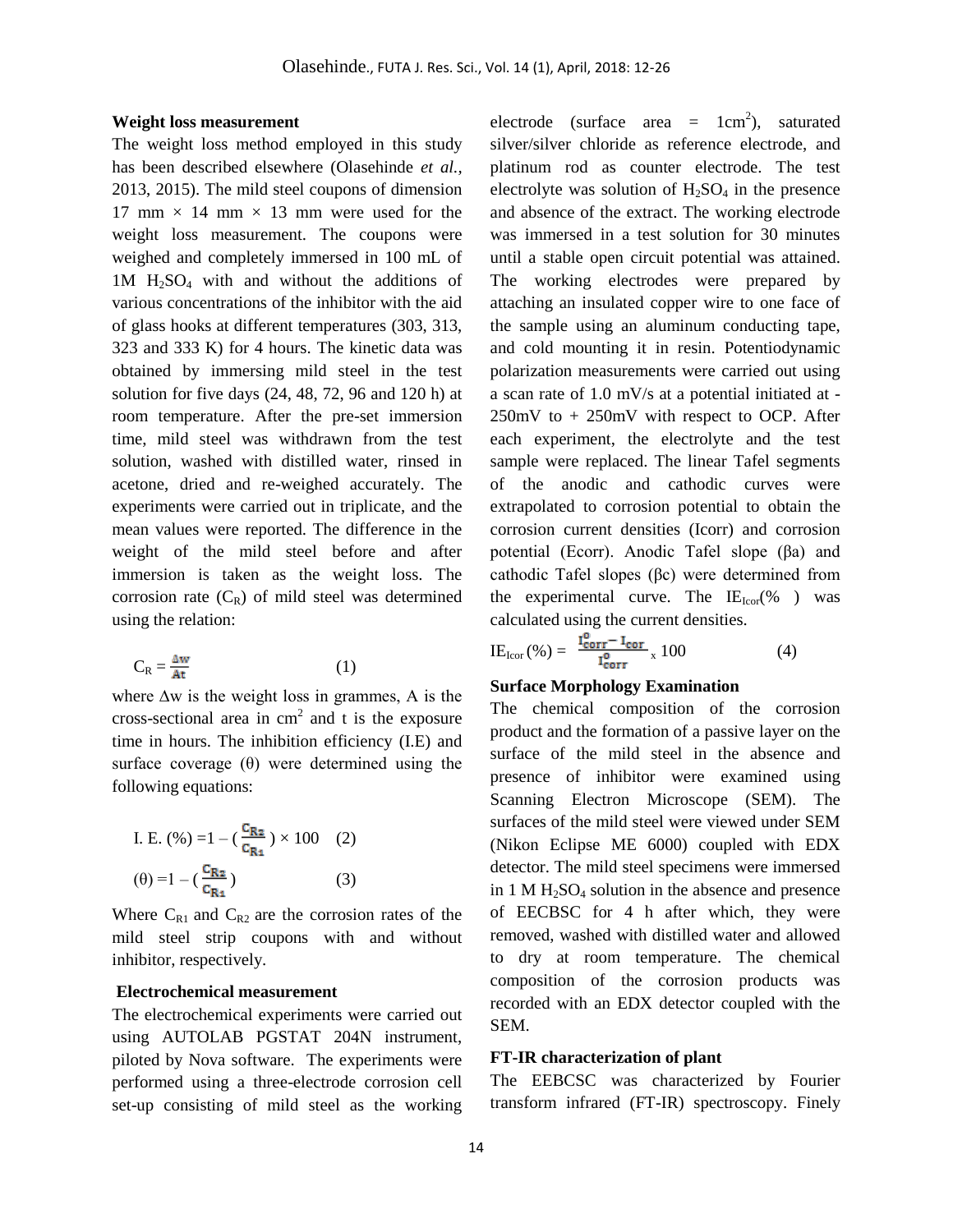powered Mild Steel specimen was immersed separately in solution of  $H<sub>2</sub>SO<sub>4</sub>$  containing the extract for 4 hours to form the adsorption product. FT –IR spectrum was recorded for the extract and the adsorption product. These spectra were recorded in a Perkin-Elmer-1600 spectrophotometer using KBr pellets with the frequency ranging from  $4000$  to  $400 \text{ cm}^{-1}$ .

# **Atomic Absorption Spectroscopy (AAS) Analysis**

The dissolution of Iron (II) ions in both inhibited and uninhibited solutions was monitored using Atomic Absorption Spectrometer model Buck Scientific 210. The coupons were immersed in 100 mL of 1 M  $H_2SO_4$  with and without various weights of the inhibitor. After 4 hours of immersion, the coupons were removed and the solutions were filtered and the filtrates were used for the analysis. This was done in order to determine the amount of iron (II) ions dissolved in both inhibited and uninhibited solution after 4 hours of immersion. The calibration curve of iron (II) ions was drawn before analyzing the electrolyte solution. All samples containing iron (II) were diluted with distilled water to ensure that the concentration of the metal ions is within the

range of the calibration curve (Alaneme *et al*., 2016).

# **RESULTS AND DISCUSSIONS Weight loss study**

The corrosion rate and inhibition efficiency of mild steel specimens as a function of the extract concentration in 1 M  $H<sub>2</sub>SO<sub>4</sub>$  solution monitored at room temperature is summarized in Table 1. The result obtained showed that the rate of corrosion of mild steel in 1 M  $H_2SO_4$  decreases in response to the additions of increasing amounts of EECBSC to the corrosive medium. Specifically, the corrosion rate of the mild steel coupons after the addition of EECBSC markedly decreases as the concentration of the extract increases up to 0.4g/100 mL and beyond this concentration, the decrease becomes less noticeable while the inhibition efficiency increases monotonically with increase in the concentration EECBSC. This suggests that as the concentration of the extract increases, there is an increase in the number of adsorption of the extract constituents on the surface of the mild steel which provides a barrier for mass transfer and prevents further corrosion (Ebenso *et al*., 2004; Olasehinde *et al.,* 2015., ; Patricia *et al*., 2018).

**Table 1:** Corrosion rate and inhibition efficiency of different concentration of EECBSC on mild steel at room temperature**.** 

| Inhibitor Concentration $(g/100 \text{ mL})$ | Corrosion Rate $gcm^{-2}h^{-1}$ | Inhibition Efficiency (%) |
|----------------------------------------------|---------------------------------|---------------------------|
| 0.2                                          | 0.00233                         | 60.22                     |
| 0.4                                          | 0.00098                         | 68.68                     |
| 0.6                                          | 0.00074                         | 70.62                     |
| 0.8                                          | 0.00063                         | 72.55                     |
| 1.0                                          | 0.00054                         | 77.99                     |
|                                              |                                 |                           |

#### **Effect of temperature and thermodynamics**

Experimental results obtained from weight loss measurements for mild steel with and without different concentrations of EECBSC at various temperatures are presented in Fig. 1. Inspection of the plot shows that as the reaction temperature increases from 303-343 K, the inhibition efficiency increases. Previous investigators have

reported that increase in inhibition efficiency as a result of increase in temperature suggests that the adsorption of the inhibitor on mild steel surface is consistent with the mechanism of chemical adsorption. For a physical adsorption mechanism, inhibition efficiency of an inhibitor is expected to decrease with temperature while a for chemical adsorption mechanism, values of inhibition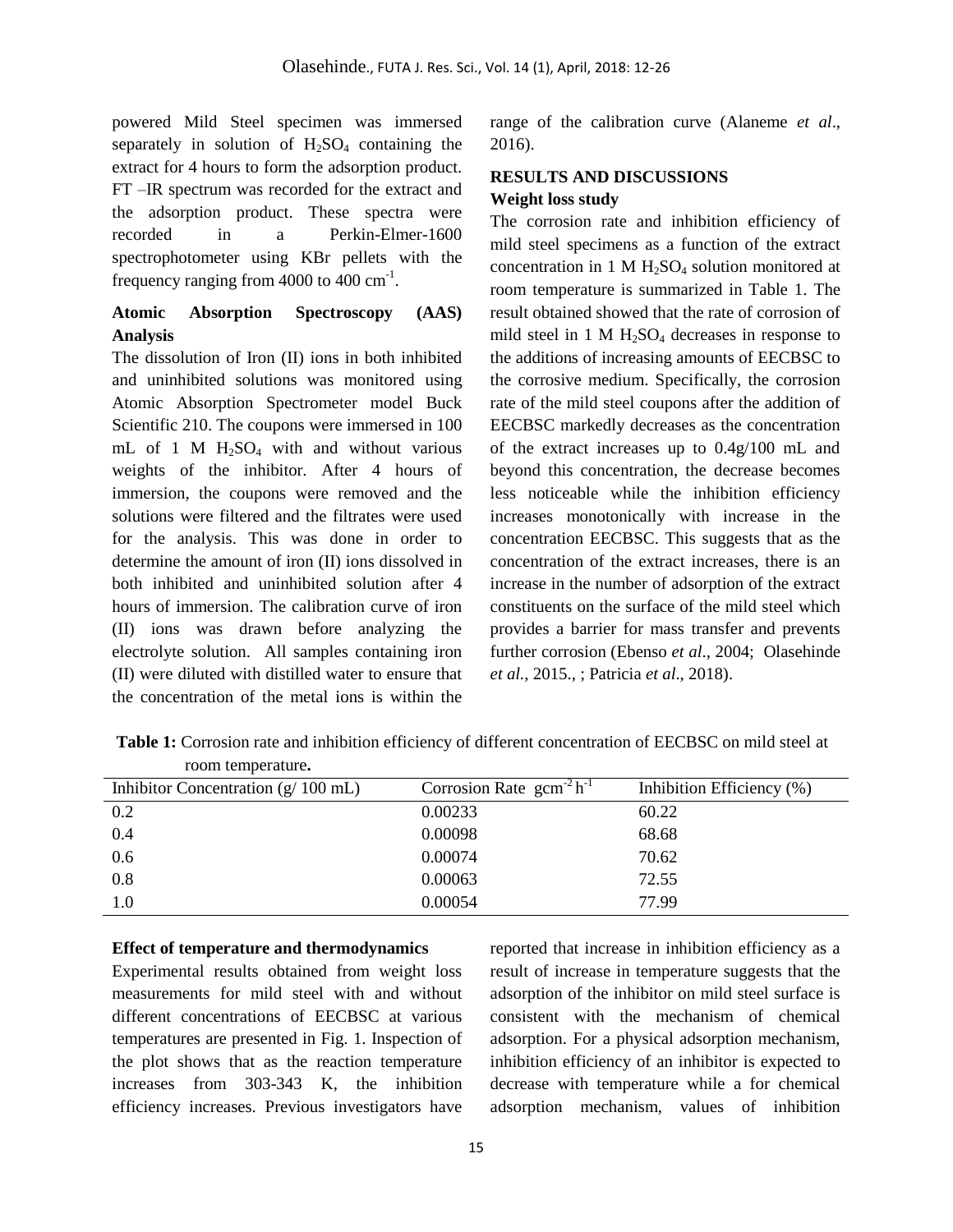efficiency increase with temperature (Patricia *et al*., 2018; Ating *et al*., 2010; Ebenso *et al*., 2004). In this study, the inhibition efficiency of EECBSC increases with temperature suggesting that the

adsorption of the EECBSC on mild steel surface is consistent with the mechanism of chemical adsorption



 **Figure 1.** A plot of inhibition efficiency against temperature at different concentrations of EECBSC

The activation energy (Ea) for mild steel corrosion reaction at different inhibitor concentrations was calculated from the slope of the Arrhenius plot ( $log C_R$  vs.1/T) (Fig. 2), where the slope is Ea/2.303 R,  $C_R$  is corrosion rate, R is molar gas constant and T is the temperature in absolute scale. These values are given in Table 2 and it is evident from the Table that the calculated values of Ea for

the inhibited system are found to be lower than the uninhibited system. It has been established in the literature that decrease in activation energy in the presence of the inhibited system compared to uninhibited system may be interpreted as chemical adsorption (Ebenso *et al*., 2004; Awad, 2006; Olasehinde *et al* ., 2015). Thus, the mode of inhibition of EECBSC on mild steel in  $H_2SO_4$  is suggestive of chemical adsorption mechanism.



**Figure 2.** Arrhenius plot for mild steel in 1 M  $H_2SO_4$  in the absence and presence of EECBSC.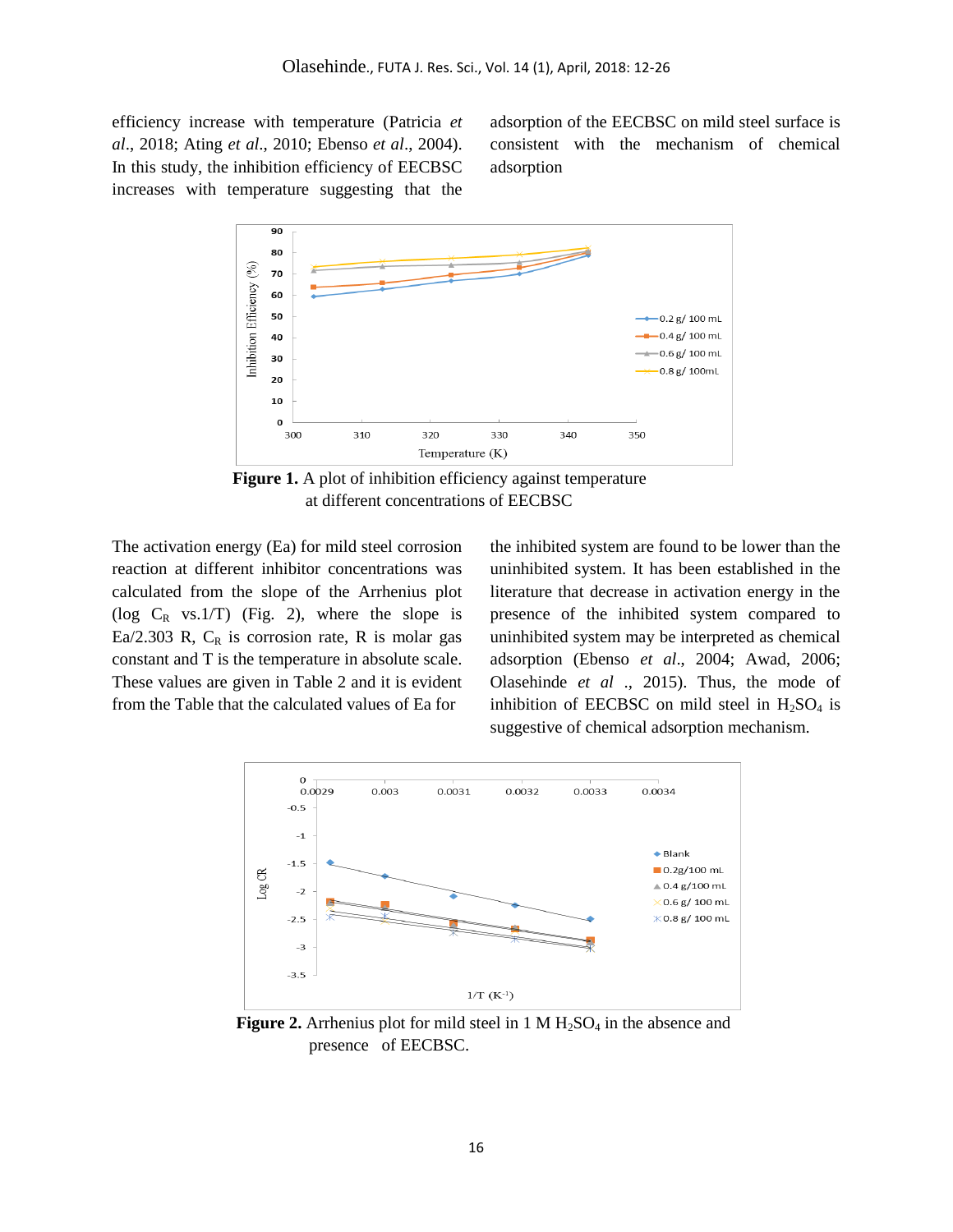The change in enthalpy  $(\Delta H^*)$  and entropy  $(\Delta S^*)$ of activation were calculated by the Erying transition-state equation given Transition State equation ( eqn 5 )

$$
CR = \left[\frac{RT}{Nh}\right] \exp\left[\frac{\Delta S^{\circ}}{R}\right] \exp\left[\frac{-\Delta H^{\circ}}{RT}\right] \tag{5}
$$

Where h is the plank's constant, N is the Avogadro's number, T is the absolute temperature,

R is the universal gas constant,  $\Delta S^{\circ}$  is the entropy of activation and  $\Delta H^{\circ}$  is the enthalpy of activation. Fig. 3 shows a plot of Log ( CR/T) as a function of 1/T. Straight lines were obtained with a slope of (-  $\Delta H^{\circ}/2.303R$ ) and an intercept of Log R/N h +  $\Delta S^{\circ}/2$ 2.303 R, from which the values of  $\Delta S^{\circ}$  and  $\Delta H^{\circ}$ were calculated as presented in Table 2.

**Table 2.** Calculated values of thermodynamic parameters for the corrosion of mild steel in 1M H<sub>2</sub>SO<sub>4</sub> with EECBSC

| Concentration $(g/100 \text{ mL})$ | $\Delta S$ (kJ/mol/K) | $\Delta H$ (kJ /mol) | $Ea$ (kJ/mol) |
|------------------------------------|-----------------------|----------------------|---------------|
| <b>Blank</b>                       | $-0.0801$             | 47.16                | 51.24         |
| 0.2                                | $-0.1107$             | 40.29                | 36.69         |
| 0.4                                | $-0.1185$             | 37.97                | 35.79         |
| 0.6                                | $-0.1274$             | 35.75                | 32.89         |
| 0.8                                | $-0.1364$             | 33.07                | 31.23         |

Inspection of data presented in Table 2 shows that the positive values of  $\Delta H^{\circ}$  both in the absence and presence of the extract reflect the endothermic nature of the mild steel dissolution process. It is also evident that the activation enthalpies vary in the same manner as activation energies, supporting the inhibition mechanism (Fouda *et al*., 2009). The negative values of entropy  $(ΔS<sup>o</sup>)$  implies that the activated complex in the rate determining step

represent association rather than dissociation, implying that disorderliness reduces on going from reactant to activated complex. The well oriented inhibitor would have reduced the dissolution of mild steel in  $H_2SO_4$  solution and thereby inhibiting it from the aggressive media. Similar observation has been reported in the literature (Fouda *et al*., 2009; Ebenso *et al*, 2004; Olasehinde *et al.,* 2015)



**Figure 3. Eyring transition state plot for mild steel in 1M H2SO<sup>4</sup> in the absence and presence of EECBSC.**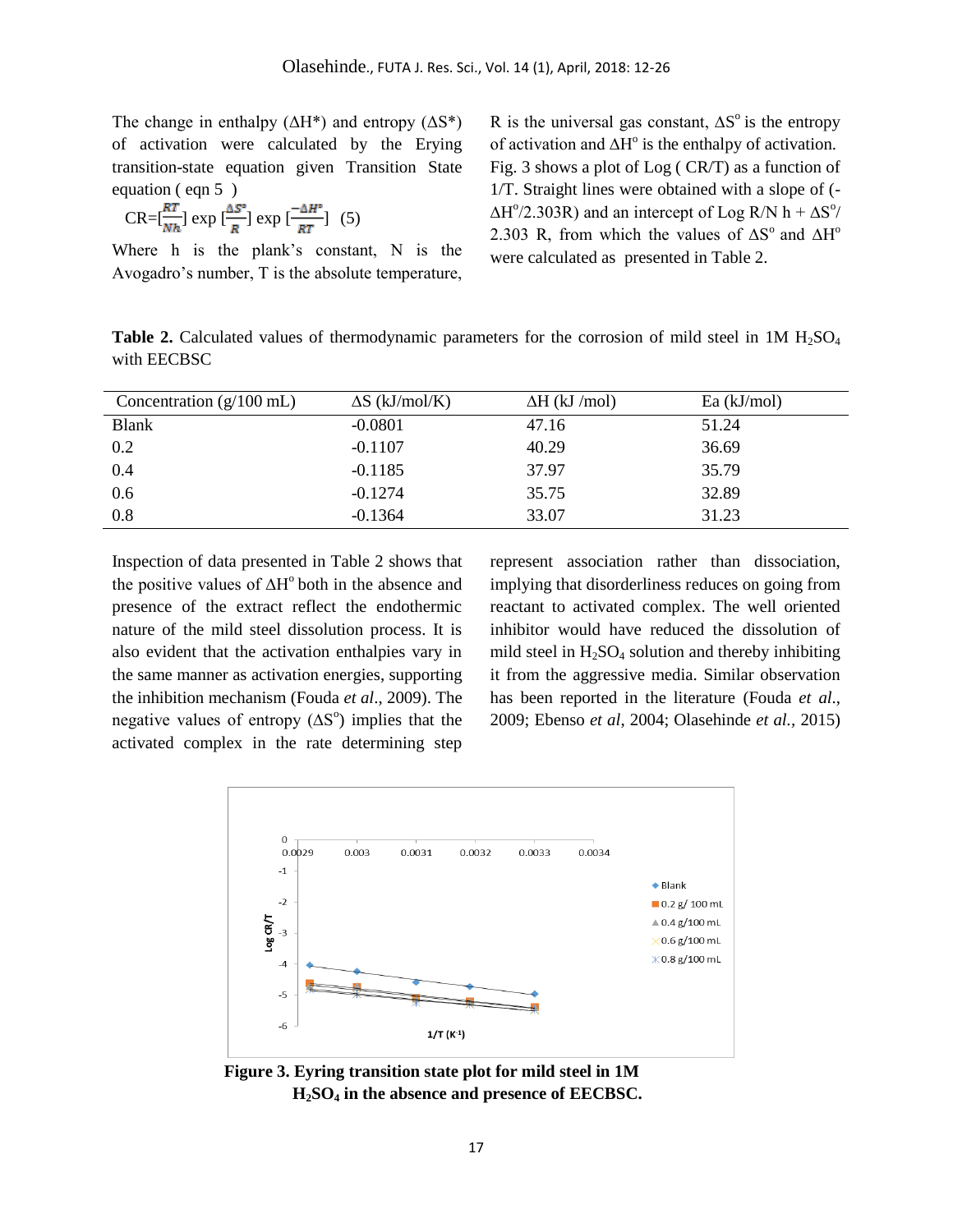## **Effect of Immersion Time**

Effect of time on the corrosion rate of mild steel in  $1M$  H<sub>2</sub>SO<sub>4</sub> was investigated with and without different concentrations of EECBSC. The plot of ln (W<sub>1</sub>-  $\Delta$ W) against time for the adsorption of EECBSC on mild steel is shown in Figure 4. The plot is linear which shows that the data points are well fitted into first order kinetics. The rate constant of the reaction process at different concentrations of the inhibitor was obtained from

the slope of the graph, and the half-lives were calculated from the rate constant using equation 6.

$$
t_{1/2} = \frac{0.693}{k}
$$
 (6)

The calculated values of k and half-lives are listed in Table 3. The results showed that the half-lives of the metal increase as the concentration of the extract increases suggesting that inhibition efficiency increases with increase in the concentration of the extract.



 **Figure 4: First order plot of ln** ( $W_1$ **-**  $\Delta W$ ) against Time for the adsorption  **of EECBSC on mild steel at room temperature**

**Table 3: Kinetic data for mild steel corrosion in 1 M H2SO<sup>4</sup> in the absence and presence EECBSC**

| Concentration        | Rate constant       | Half-lives |  |
|----------------------|---------------------|------------|--|
| $(g/100 \text{ mL})$ | $\text{(day}^{-1})$ | (days)     |  |
| <b>Blank</b>         | 0.0944              | 7.33       |  |
| 0.2                  | 0.0645              | 10.74      |  |
| 0.4                  | 0.0276              | 25.07      |  |
| 0.6                  | 0.0161              | 42.98      |  |
| 0.8                  | 0.0138              | 50.15      |  |
| 1.0                  | 0.0069              | 100.30     |  |
|                      |                     |            |  |

### **Adsorption isotherm**

The adsorption isotherms are used to investigate the mode of adsorption and the characteristics of adsorption of inhibitor on the metal surface (Eddy *et al.,* 2011). The interaction between the inhibitors and the steel surface can be described by the adsorption isotherm. The most frequently used adsorption isotherms are Frumkin, Temkin, Freundlich, Florry Huggins, Bockris-Swinkel, El-Awardy and Langmuir isotherms. All of these isotherms are of the general form;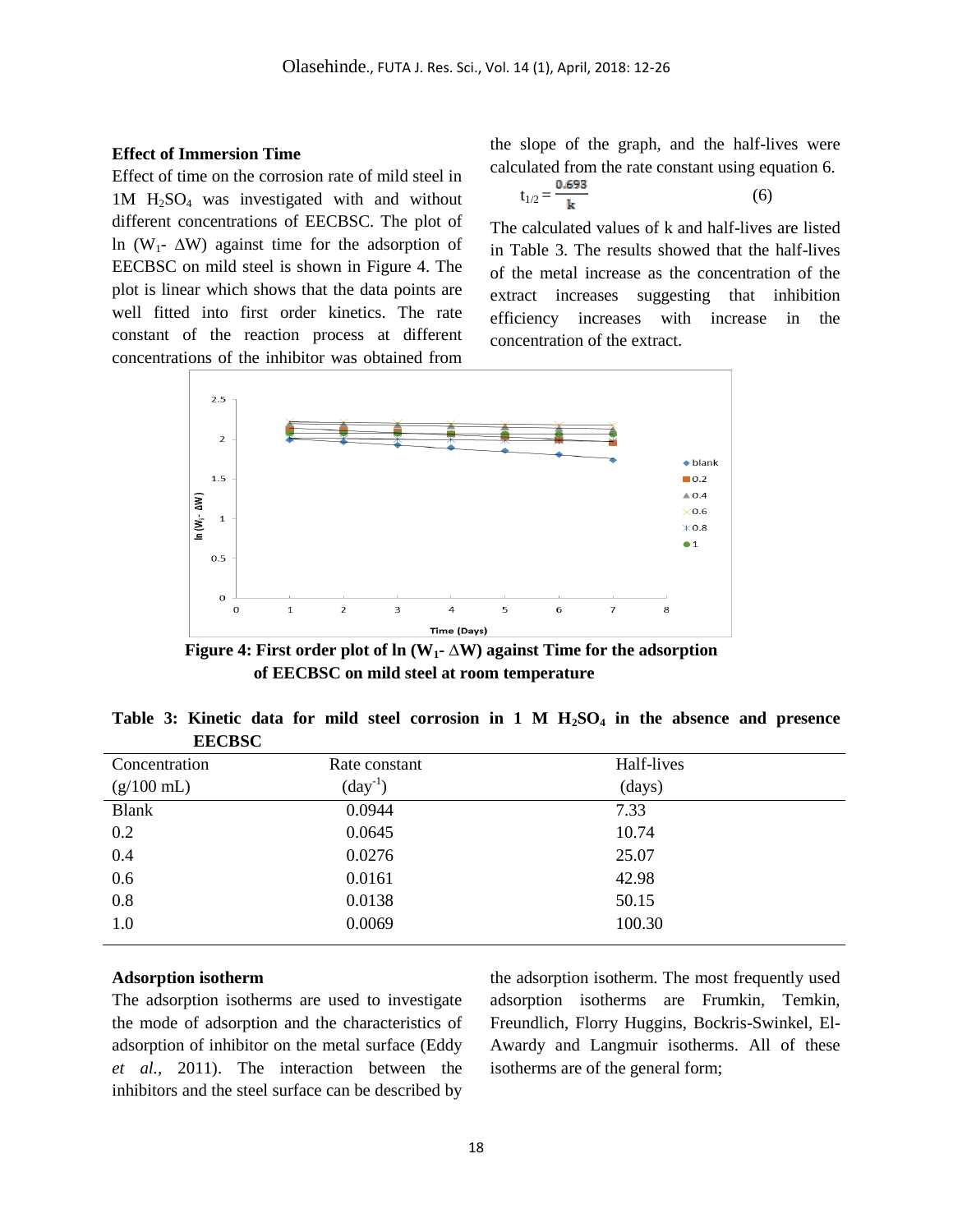$$
f(\Theta, x) \exp(-2a\Theta) = kC \tag{7}
$$

where  $f(\Theta, x)$  is the configurational factor which depends upon the physical model and assumption underlying the derivative of the isotherm,  $\Theta$  is the surface coverage, C is the inhibitor concentration, x is the size ratio, "a" is the molecular interaction parameter, and K is the equilibrium constant of adsorption process (Alaneme, *et al.,* 2016). The surface coverage  $(\Theta)$  values help in understanding adsorption characteristics. The degree of surface coverage values for different concentrations of EECBSC obtained at different temperatures from weight loss measurement were calculated using equation below:

Surface coverage  $(\Theta) = \frac{\% \text{ L.E}}{400}$  (8)

Adsorption behaviour of EECBSC can be explained by Temkin, Langmuir and Freundlich adsorption isotherms. Therefore, attempts were made to fit to the various isotherms and it was found that the best fit was obtained with Langmuir isotherm. Langmuir isotherm is an ideal isotherm for physical or chemical adsorption where there is no interaction between the adsorbate and adsorbent. It can be expressed according to equation 9:

$$
\frac{c}{\Theta} = \frac{1}{kads} + C \tag{9}
$$

Where C is the concentration of the inhibitor,  $K_{ads}$ is the adsorption equilibrium constant and  $\Theta$  is the degree of surface coverage of the inhibitor. A plot of  $C/\Theta$  against C is expected to be linear. As shown in Figure 5, the high correlation coefficient

 $(R<sup>2</sup>)$  of the adsorption isotherm data suggested that the adsorption of this inhibitor can be fitted to the Langmuir adsorption isotherm. This implies that the adsorbing EECBSC occupy typical adsorption site at the metal/solution surface. The slope of unity obtained in this study is an indication that the adsorption of the components is approximated by Langmuir adsorption isotherm and that the monolayer of the inhibitor species on the mild steel surface without lateral interaction between adsorbed species is postulated. From the intercept in Fig. 5, values of  $k_{ads}$  were calculated. The large value of  $k_{ads}$  obtained for the inhibitor imply efficient adsorption and good corrosion inhibition efficiency. Using the calculated values of  $k_{ads}$ ,  $\Delta G_{ads}$  was evaluated according to the equation 10.

$$
K_{ads} = \frac{1}{55.5} \exp\left(\frac{-\Delta Gads}{RT}\right) \tag{10}
$$

This equation can also be expressed as follows:

 $\Delta G_{ads} = -2.303RT \text{ Log } (55.5K_{ads})$  (11)

 $K_{ads}$  is the equilibrium constant of adsorption process, R is the universal gas constant with the value of 8.314 J mol<sup>-1</sup>K<sup>-1</sup>, T is the temperature and  $\Delta G_{ads}$  is the Gibbs free energy of adsorption and 55.5 is the molar concentration of water in solution.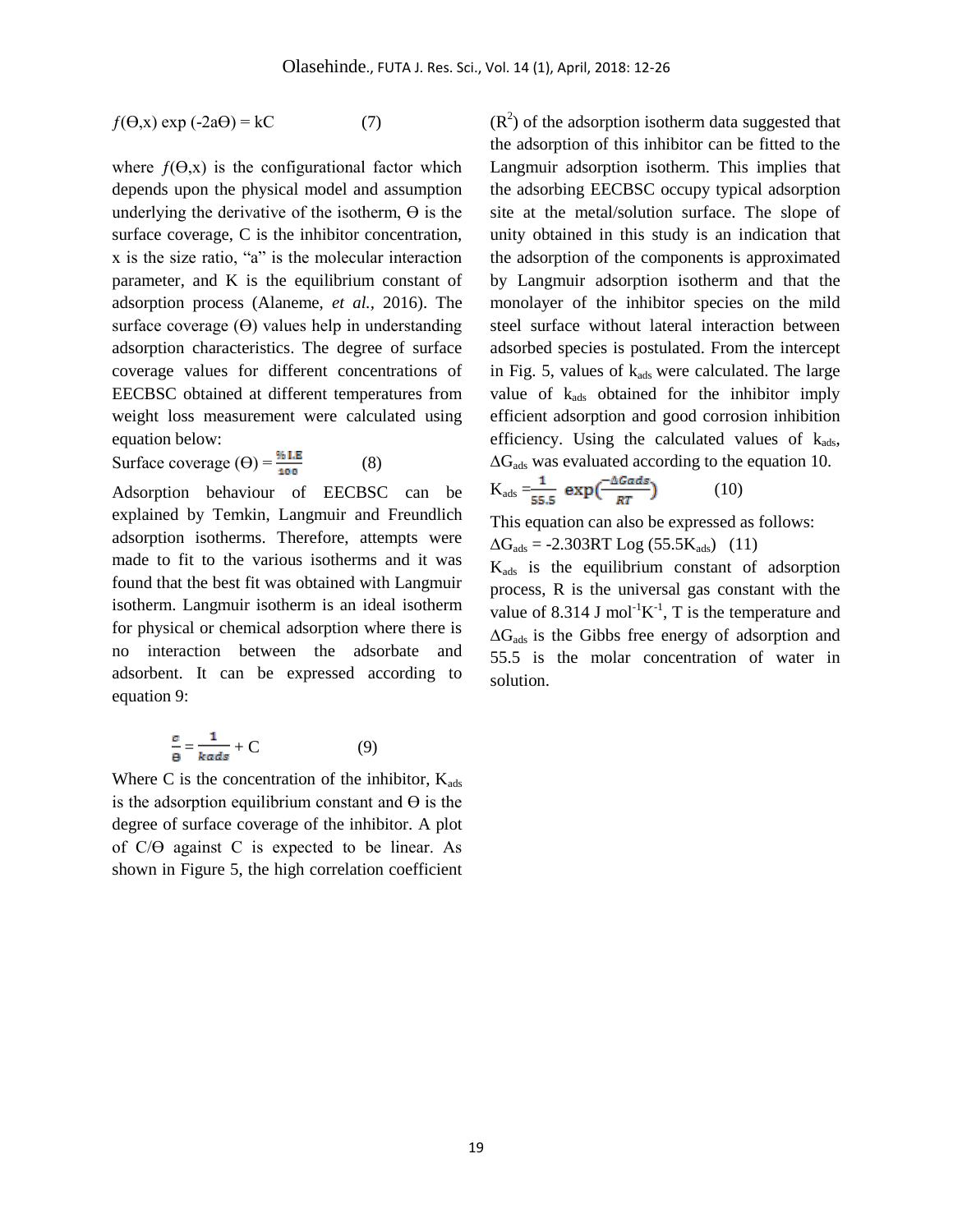

 **Figure 5. Langmuir adsorption isotherm plot for mild steel corrosion in 1 M H2SO<sup>4</sup> for EECBSC at different temperatures**

The values of  $\Delta G_{ads}$  were negative in all the temperature as shown in Table 4. This indicates the spontaneous adsorption of extracts on surface of mild steel in  $H_2SO_4$  acid solution. It is well known that values of  $\Delta G_{ads}$  less negative than -20 kJ/mol are associated with the physical adsorption involving electrostatic interaction between charged molecules and a charged metal while those around -40 kJ/mol or higher are associated with charge sharing or transfer from the inhibitor molecules to the metal surface to form a coordinate type of bond ( which indicates chemisorption). Accordingly, the values of  $\Delta G_{ads}$  obtained in the present study are below -20 kJ/mol except for the reaction carried out at 343 K which was -22.92 kJ/mol. Thus, the mode of adsorption could be described as physical and chemical adsorption mechanisms. (Lebrini *et al*., 2010, Umoren *et al*., 2014; Khadom *et al*., 2018).

It should be noted that the results of the present study revealed that EECBSC inhibits the acid induced corrosion of mild steel by virtue of adsorption of its components onto the metal surface. The inhibition process is a function of the metal, inhibitor concentration, and temperature as well as inhibitor adsorption abilities which is so much dependent on the number of adsorption sites. The mode of adsorption (physio-sorption and chemisorption) observed could be attributed to the fact that *Caesaphinia bonduc* seed coat extract contains many different chemical compounds some of which can be adsorbed chemically and others physically on the surface of the mild steel. Similar observations have been reported by previous investigators (Moorthy *et al.,* 2012; Ating *et al*., 2010).

| Temperature $(K)$ | Slope | $R^2$ values | $(K_{ads}) L/g$ | $(\Delta G)$ (kJ/mol) |
|-------------------|-------|--------------|-----------------|-----------------------|
| 303               | 1.234 | 0.996        | 9.52            | $-15.79$              |
| 313               | 1.203 | 0.995        | 10.30           | $-16.52$              |
| 323               | 1.214 | 0.997        | 14.08           | $-17.89$              |
| 333               | 1.198 | 0.998        | 16.12           | $-18.81$              |
| 343               | 1.197 | 0.999        | 55.55           | $-22.92$              |

**Table 4. Calculated parameters from Langmuir adsorption Isotherm plot for EECBSC**

#### **Surface Morphology Examination**

The surface morphologies of the mild steel samples in  $1M H<sub>2</sub>SO<sub>4</sub>$  solution in the absence and

presence of EECBSC were shown in Figs. 6. The surface analysis using scanning electron microscope provides more information on the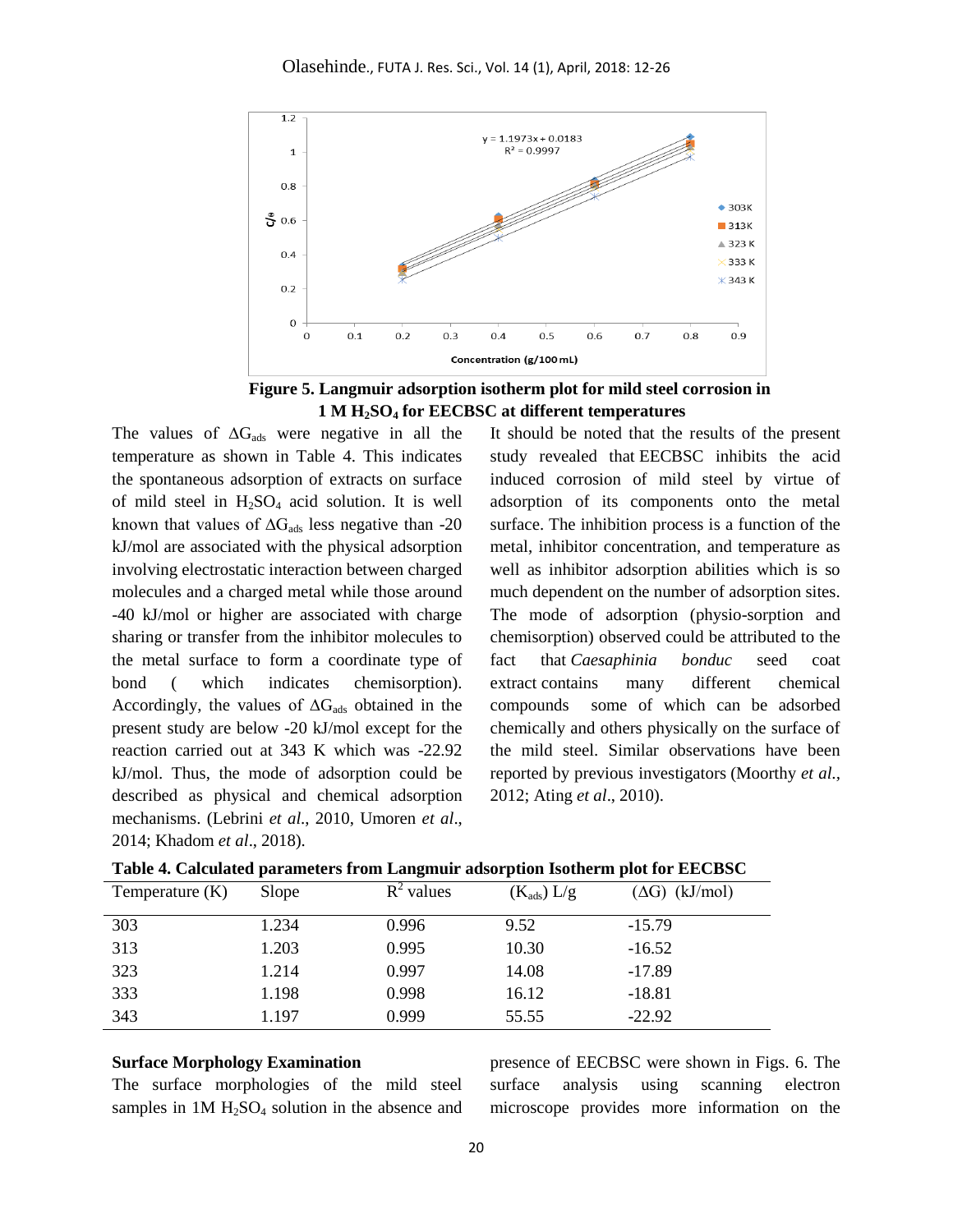level of attack as well as inhibition ability of the extracts on the surface of the mild steel. Analysis of the micrograph before immersion shows a fine and smooth surface indicating a good state of the mild steel as shown in Fig 6a. The rough surface obtained (Fig 6b) when the metal was immersed in  $1M H<sub>2</sub>SO<sub>4</sub>$  solution for 4 hours without inhibitor indicates significant corrosion. However, in Fig 6c, with the addition of inhibitor, the surface improved markedly in terms of smoothness,

indicating a considerable reduction of the corrosion rate. This implies that the extracts formed protective film over the surface of the mild steel thereby decreasing the mild dissolution in acidic medium. The inhibitor prevents direct and intensive attack on the metal. The surface morphology of the adsorbed protective film on the mild steel surface confirmed the high performance of inhibitive effect of the EECBSC.



**Figure 6. (A) SEM micrographs of mild steel sample prior to corrosion study; (B) SEM micrographs of mild steel samples after immersion in 1.0 M H2SO<sup>4</sup> solution without inhibitor; and (C) SEM micrographs of mild steel samples after immersion in 1 M H2SO<sup>4</sup> solution for 4hours in the presence of 1g/100 mL EECBSC**.

### **FT-IR characterization of EECBSC**

The inhibition performance of plant extract is normally ascribed to the presence in their composition of organic compounds containing polar functions with N, S, O atoms as well as conjugated double bond or aromatic rings. Fig. 7 and Fig. 8 show the IR spectra of ethanolic extracts of *Caesaphilia bonduc* seed coat and the corrosion product on the surface of mild steel in the presence of the inhibitors. The absorption band between 3300 cm<sup>-1</sup> to 3500 cm<sup>-1</sup> is attributed to N-H/O-H bond stretching vibration (Li *et al*., 2010; Abder-Gaber *et al*., 2006; Hefang *et al*., 2016) ). Extract of *Caesaphilia bonduc* seed coat shifted from  $3407 \text{ cm}^{-1}$  to  $3396 \text{ cm}^{-1}$  when adsorbed on the surface of the mild steel. This shifting in the frequencies may imply that the active phytochemical constituents present in the inhibitor molecules bind to the metal surface to form a protective metal inhibitor complex to reduce further dissolution of metal in the aggressive media. There was another shift from  $2357 \text{ cm}^{-1}$  to  $2356$  cm<sup>-1</sup> and another backward shift from 1647  $cm<sup>-1</sup>$  to 1646  $cm<sup>-1</sup>$ . These bands imply the presence of C-H and C=O groups, respectively (Hefang *et al*., 2016; Khadom *et al.,* 2018) . The absorption bands between  $1117 \text{ cm}^{-1}$  to  $1140 \text{ cm}^{-1}$  observed in the samples correspond to C-O-C stretching vibration and bands below  $1000 \text{ cm}^{-1}$  are attributed to the presence of C-C, C-O and C-N (Khadom *et al*., 2018). The changes in absorption bands suggest that the adsorption between extract and mild steel took place through these functional groups. The results indicate that *Caesaphilia bonduc* seed coat extract contains O, and N atoms in functional groups (O-H, N-H, C-O, C=O, C-H) and aromatic rings which meet the general consideration of a typical corrosion inhibitor.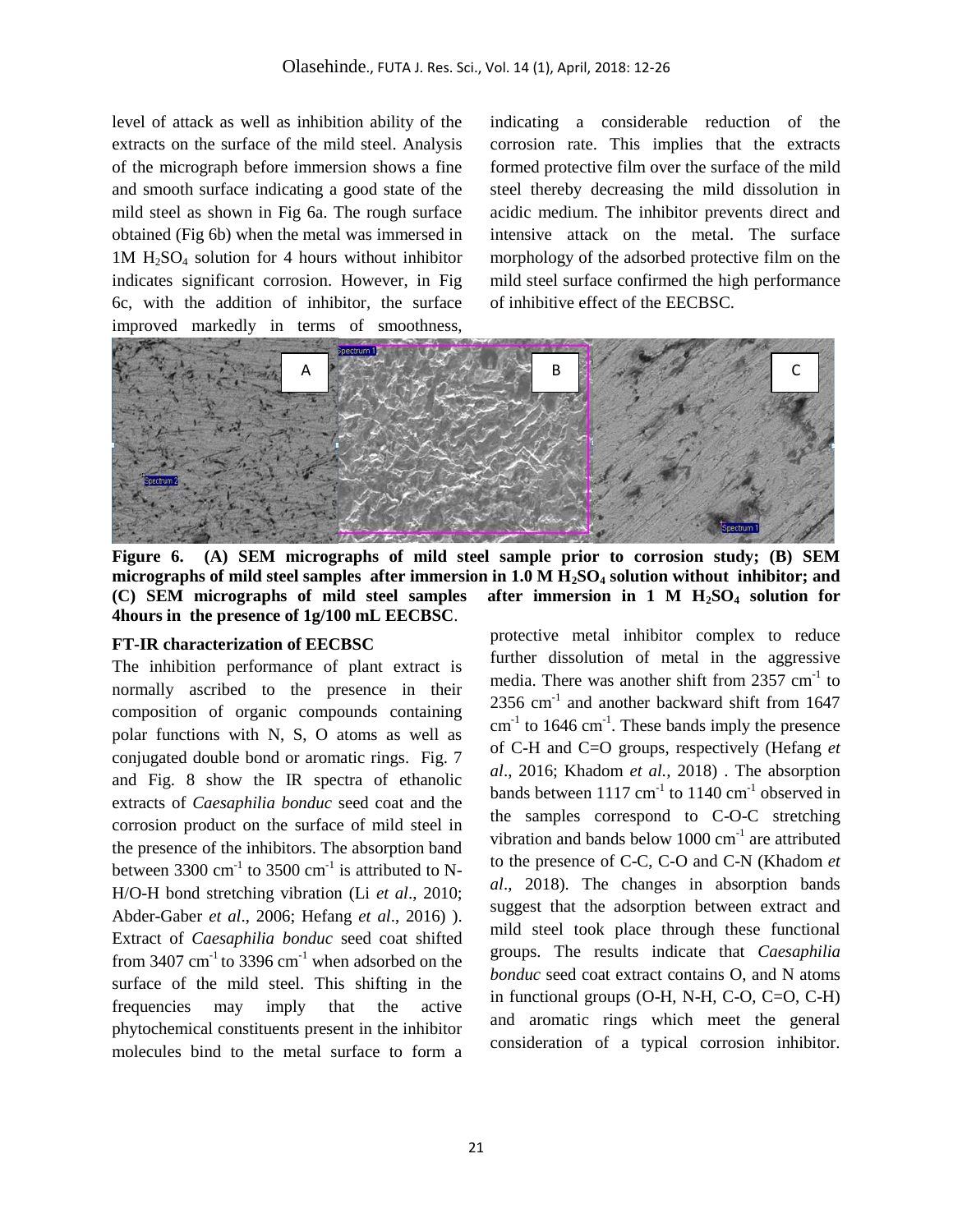

 **Figure** 7. **FT-IR spectrum of EECBSC**



 **Figure 8. FT-IR spectrum of dried solid absorption product of EECBSC on mild steel**

## **Atomic Absorption Spectroscopy Analysis**

The plot of the dissolution of iron (II) ion against various concentration of EECBSC is shown in Figure 9. It was observed that there was steady reduction in the concentrations of  $Fe<sup>2+</sup>$  in solution as the concentration of the extract increased. This reduction in the concentration of  $Fe<sup>2+</sup>$  is due to the adsorption of the extract on the surface of the iron filling in the acidic media which resulted in the

resistance of the iron ion against rapid oxidation of Fe to  $Fe<sup>2+</sup>$ . Hence, the reduction observed in the  $Fe<sup>2+</sup>$  concentration in inhibited solution shows that the extract has been able to retard the corrosion rate of the iron in the acid solution. The percentage of  $Fe^{2+}$  in the blank is the highest while the percentage of  $\text{Fe}^{2+}$  decreases as the concentration of inhibitor increases. Similar results have been reported earlier (Fadare *et al*., 2016).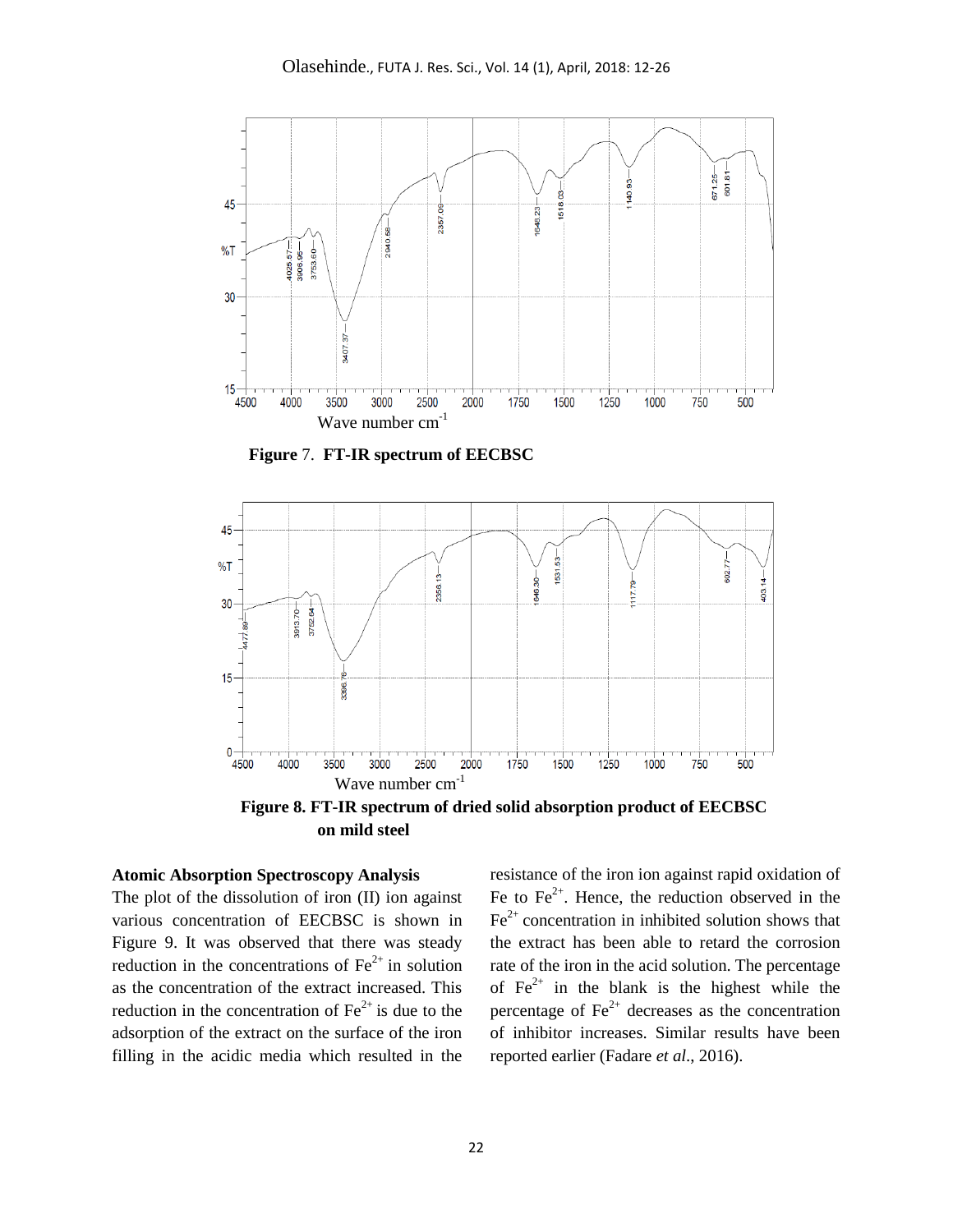

 **Figure. 9. A plot of iron (II) ion dissolved in 1 M H2SO<sup>4</sup> against various concentrations of EECBSC** 

### **Potentiodynamic polarization**

The potentiodynamic polarizations curve for the mild steel in  $1M$   $H<sub>2</sub>SO<sub>4</sub>$  in the absence and presence of various concentrations of Caesaphinia *bonduc* seed coat extracts were shown in Fig. 10. The electrochemical parameters such as corrosion rate, the cathodic Tafel slope (βc), the anodic Tafel slope  $(\beta a)$ , the current densities (Icorr) and the corrosion potential (Ecorr) values obtained from the polarization curves for the extract are listed in Table 5. Inspection of the polarization curves and

electrochemical parameters reveals that the Icorr decrease considerably in the presence of the extract in acidic medium. It is also evident in (Fig. 10) that the presence of EECBSC affects both the cathodic and anodic parts of the curves indicating that the extracts influence the dissolution of the metal and the hydrogen evolution process. This is evident in the change in the anodic and cathodic slope values of inhibited with respect to uninhibited solution.



 **Figure** 10. **Potentiodynamic polarization curves for mild steel in 1M H2SO<sup>4</sup> without and with various concentration**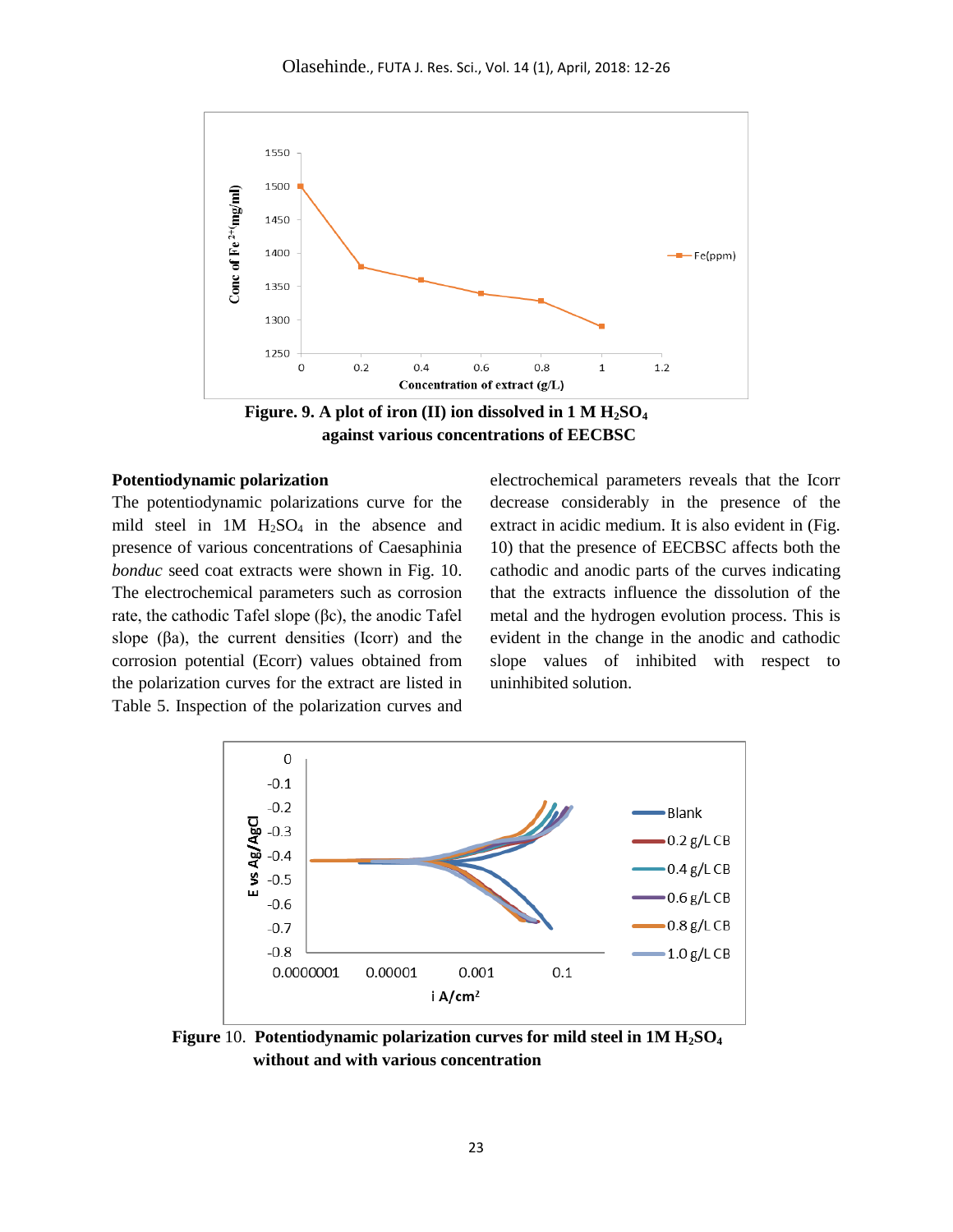It should be noted that the change in corrosion potential was from 6 to 22 mV in the presence of EECBSC compared to the blank. An inhibitor can be classified as a mixed type inhibitor if the displacement in corrosion potential is less than 85mV with respect to corrosion potential of the blank (Fadare, *et al.,* 2016; Zhang *et al*; 2012; Umorent *et al.,* 2014; Moorthy *et al.,* 2012 ). Since the displacement of the corrosion potential is not up to 85mV (Table 5) after the addition of the extracts, it suggests that the inhibitor acts as a mixed-type inhibitor with predominant cathodic effectiveness. Corrosion inhibition efficiencies for the polarization reactions were estimated using Eqn.(12) and the values are listed in Table 5.

$$
\eta_p \% = \frac{lcorr - lcorr(inh)}{lcorr} \times 100 \tag{12}
$$

where Icorr represents the corrosion current density of the mild steel in  $1M$   $H_2SO_4$  in the presence of different concentration *Caesaphinia bonduc* seed coat extracts. From the Table , it is observed that the Icorr values gradually decreased with concomitant in the concentration of the extract. Thus, the inhibition efficiency increases with increase in the concentration of *Caesaphinia bonduc* seed coat extracts reaching the values of 90.4% at the optimum concentration (1.0 g/L) studied.

**Table 5. Potentiodynamic polarization for parameters mild steel in 1 M H2SO<sup>4</sup> in absence and presence of EECBSC.**

| Extract<br>conc.(%v/v) | $E_{corr}$<br>(mV) | $I_{\rm corr}$<br>$(\mu A/cm^2)$ | $\beta_a$<br>(mV/dec) | $\beta_c$<br>(mV/dec) | Corrosion<br>rate(mm/year) | Inhibition<br>efficiency $(\% )$ |
|------------------------|--------------------|----------------------------------|-----------------------|-----------------------|----------------------------|----------------------------------|
|                        |                    |                                  |                       |                       |                            |                                  |
| blank                  | $-428.7$           | 1038                             | 66.676                | 120.237               | 12.06                      |                                  |
| 0.2                    | $-422.1$           | 273.3                            | 62.425                | 151.683               | 3.17                       | 73                               |
| 0.4                    | $-420.5$           | 231.6                            | 55.821                | 141.181               | 2.50                       | 77.7                             |
| 0.6                    | $-414.3$           | 177.5                            | 55.413                | 123.235               | 1.91                       | 82.9                             |
| 0.8                    | $-411.2$           | 168.2                            | 58.276                | 126.327               | 2.90                       | 83.8                             |
| 1.0                    | $-402.9$           | 88.2                             | 53.764                | 99.875                | 1.02                       | 90.4                             |

#### **CONCLUSIONS**

The extracts from *Caesaphinia bonduc* seed coat were found to be effective green inhibitors of mild steel corrosion in  $1 M H_2SO_4$ . Inhibition efficiency of the extract increases with increase in concentration of the inhibitor and also with increase in temperature. The adsorption of different concentration of the extract on the surface of the mild steel in  $1M H_2SO_4$  conforms to Langmuir adsorption isotherm. The FT-IR spectra indicate EECBSC contains O, and N atoms in functional groups (O-H, N-H, C-O, C=O, C-H) and aromatic rings which meet the general consideration of a typical corrosion inhibitor. The activation and thermodynamic parameters indicate that the adsorption process EECBSC onto the mild steel surface was by physisorption and

chemisorption. Kinetics of the reaction follows a first order reaction and the half-lives of the metal increase as the concentration of the extract increases. Surface analysis shows that there were some improvements on the surface morphology after the addition of inhibitor. The polarization studies showed that EECBSC acts as a mixed-type inhibitor.

## **REFERENCES**

#### **Abdel-Gaber, A.M., Abd-El-Nabey, B.A.,**

**Sidahmed, I.M., El-Zayady, A.M., Saadawy, M.** (2006) Inhibitive action of some plant extracts on the corrosion of steel in acidic media, *Corros. Sci.* 48(9), 2765- 2779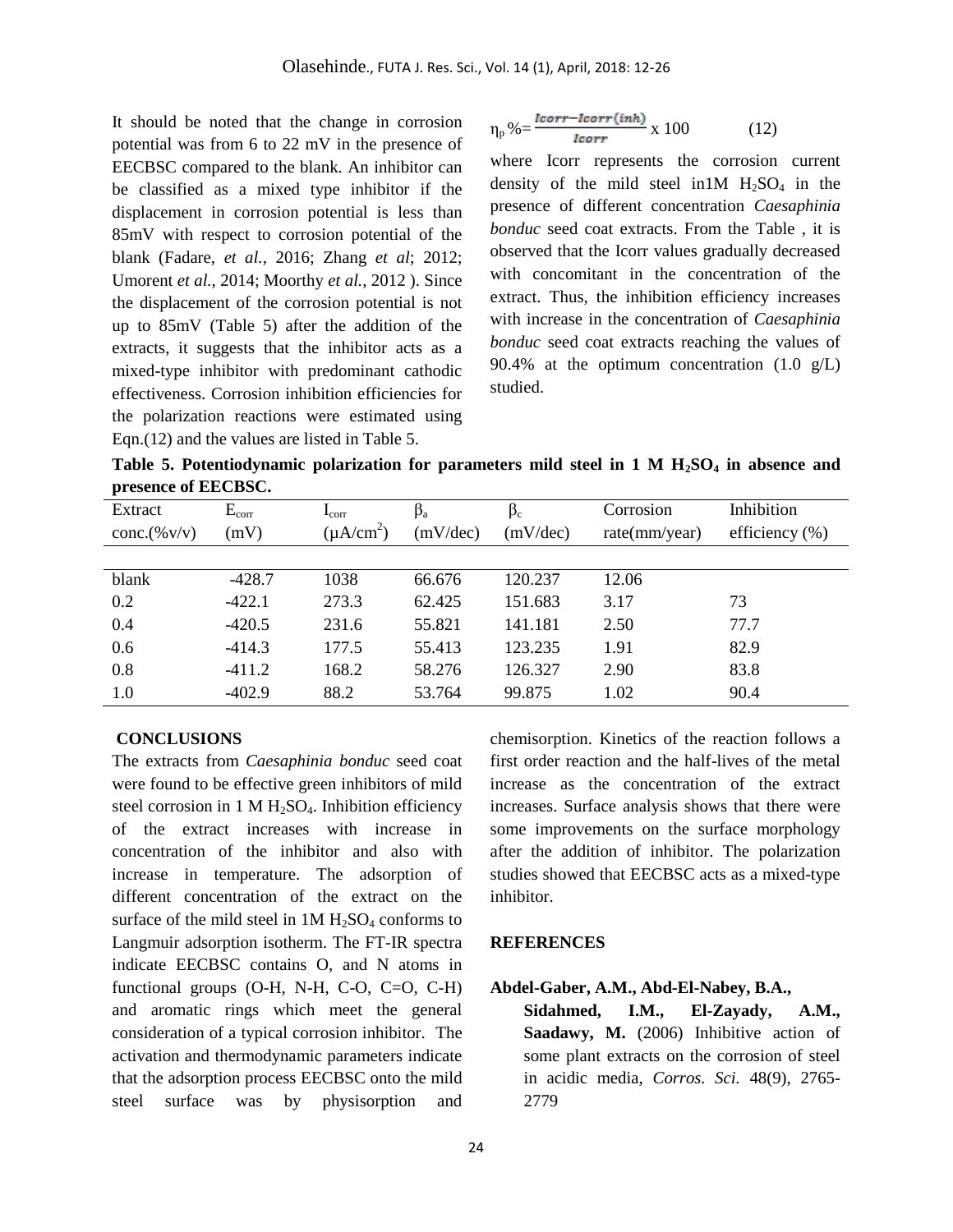- **Ating, E. I., Umoren, S. A., Udousoro, I. I., Ebenso, E. E., Udoh, A. P**., (2010). Leaves extract of *ananas sativum* as green corrosion inhibitor for aluminium in hydrochloric acid solutions. *Green Chemistry Letters and Reviews*, 3( 2), 61–68.
- **Awad MI** (2006). Eco friendly corrosion inhibitors: Inhibitive action of quinine for corrosion of low carbon steel in 1 m HCl. *J. Appl. Electrochem*. 36, 1163-1168.
- **Alaneme, K. K . Olusegun, S.J. Alo, A.W.**  (2016). [Corrosion inhibitory properties of](javascript:void(0))  [elephant grass \(Pennisetum purpureum\)](javascript:void(0))  [extract: Effect on mild steel corrosion in 1 M](javascript:void(0))  [HCl solution.](javascript:void(0)) *Alex. Eng. Journal* 55 (2), 1069-1076.
- **Daniyan, A.A., Ogundare, O., Attah-Daniel, B.E., Babatope, B**. (2011). Effect of palm oil as corrosion inhibitor on ductile iron and mild steel. *Pac. J. Sci. and Tech.,* 12(2): 45-53.
- **Ebenso, E. E., Ibok, U. J., Ekpe, U. J., Umoren, S., Jackson, E., Abiola, O. K., Oforka, N. C. , Martinez S.** (2004) Corrosion inhibition studies of some plant extracts on aluminium in acidic medium. *Transactions of SAEST.* 39(4): 117-123.
- **Eddy, N.O., Awel, F.E., Gimba1, C.E., Ibisi, N.O., Ebenso, E.E.** (2011). QSAR, experimental and computational chemistry simulation studies on the inhibition potentials of some amino acids for the corrosion of mild steel in 0.1 M HCl*. Int. J. Electrochem. Sci.* 6: 931-957
- Fadare, O.O., Okoronkwo, A.E., Olasehinde, E.F. **(2016). Assessment of anti-corrosion potentials of extract of Ficus asperifolia - Miq (Moraceae) on mild steel in acidic medium.** *Africa J. Pure. App. Chem.***. 10:8- 22.**
- **Fouda, A.S., Al-Sharawy, A.A., El-Katori, E.E.** (2009). Pyrazolone derivatives as corrosion inhibitors for C-steel in hydrochloric acid solution. *Desalination,* 201(1-3):1-13.
- **Hefang, W., Meidan, G., Yong G, Yongfang, Y., Rongbin, H.** (2016). A natural extract of tobacco rob as scale and corrosion inhibitor in artificial seawater. *Desalination.* 398: 198- 207
- **Khadom, A.A., Abd, A.A., Ahmed, N.A**. (2018). Xanthium strumarium leaves extracts as a friendly corrosion inhibitor of low carbon steel in hydrochloric acid: kinetics and mathematical studies. *South African Journal of Chemical Engineering,* 25, 13-21.
- **Kliskic M., Radosevic J., Gudic S., Katalinic V.** (2000). Aqueous extract of Rosmarinus officinalis L. as inhibitor of Al-Mg alloy corrosion in chloride solution. *J. Appl. Electrochem.* 30(7): 823-830.
- **Lebrini, M., Robert, F., Roos, C**. **(2010). Corrosion inhibition of C38 steel in 1 M hydrochloric acid medium by alkaloids extract from** *Oxandra asbeckii* **plant.** *Int. J. of Elect. Science*, 5 (11): 1698–1712.
- **Li, X.H., Deng, S.D., Fu, H.** (2010). Inhibition by Jasminum nudiflorum Lindl. Leaves extract on the corrosion of cold rolled steel in hydrochloric acid solution. *J. Applied Electrochemical*, 40: 1641-1649 .
- **Moorthy, S.K; Saravana, L.A.K.; Anandaram, S.** (2012). Anticorrosoin potential of 4- Amino-3-methyl-1,2,4-triazole-5-thione Derivatives (SAMTT and DBAMTT) on mils steel in hydrochloric acid solution. *Industrial and Engineering Chemistry Research*, 51, 5408-5418.
- **Obot, I.B., Obi-Egbedi, N.O., Umoren, S.A., Ebenso, E.E.** (2010). Synergistic and antagonistic effects of anions and Ipomoea invulcrata as green corrosion inhibitor for aluminium dissolution in acidic medium. *Int J Electrochem Sci.* 5, 994-1007.
- **Okafor, P.C, Ebenso, E.E.** (2007). Inhibitive action of Carica papaya extracts on the corrosion of mild steel in acidic media and their adsorption characteristics. *Pigment Res Technol.,* 36:134-140